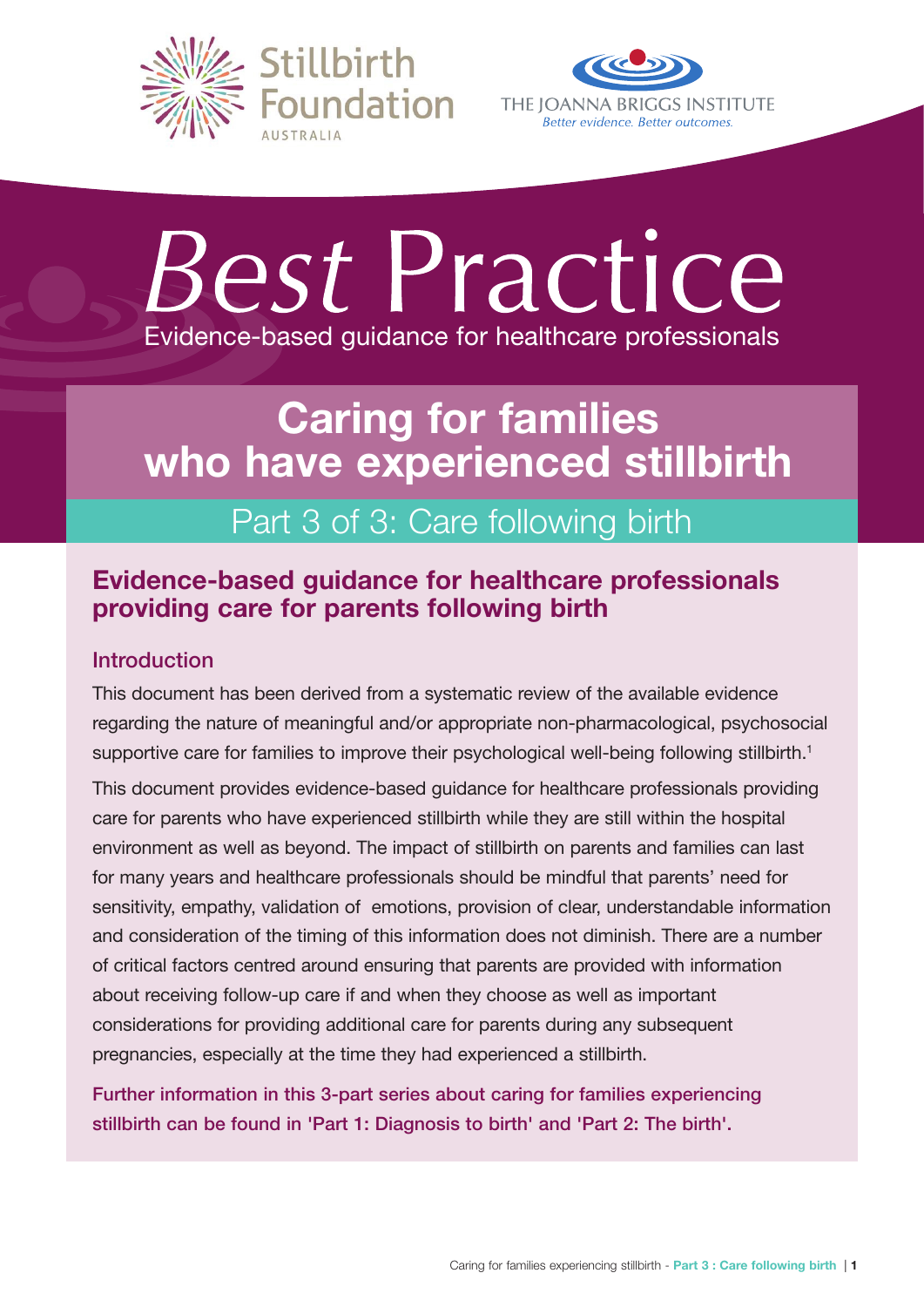# Implications for practice

The implications for practice listed below are based on the best available evidence. They are derived directly from the synthesised information contained in the systematic review of evidence as well as from expert and consumer representative advice. The implications for practice are intended as a guide to inform healthcare professionals' clinical decision-making in conjunction with their unique context, the preference of their patient and their own expert clinical judgement.

# Care following stillbirth

- Parents and other family members, such as siblings and grandparents, may be affected by the stillbirth experience for many years and appreciate healthcare professionals acknowledging this, particularly with regard to providing ongoing care and referrals to other supportive services and groups such as local support groups.
- Parents and family members' unique, individual experiences of grief, loss and other emotions such as anger can be acknowledged as valid and natural by healthcare professionals.
- Parents appreciate being consulted on their preferences on how close they wish to be located to other babies and parents in the hospital following stillbirth; for some parents being near other babies and parents may be distressing, and for others unfamiliar areas of the hospital may be isolating.
- Parents appreciate being cared by health professionals who are familiar with their situation rather than staff who are unaware of their experience which may occur when parents are moved to a different ward. A subtle way to make staff aware of the parents' situation is important; overt door stickers/signs may not be appreciated by all parents.
- Parents may wish to remain in hospital or go home sooner after birth and appreciate being involved in decisions around this. The mothers' clinical condition is also an important consideration.

#### Tailored follow-up information

- Parents may benefit from verbal, electronic as well as written information and support with practical issues such as how to register their baby's birth and how to arrange for a funeral.
- Parents may appreciate information about how to support and talk to their other children and family members.
- Parents may appreciate receiving sensitively delivered information about the emotional, psychological, social and relationship issues they may experience following stillbirth.
- Verbal, electronic and written information, referrals to follow-up care and support from psychologists, social workers, counsellors and peer support organisations may be appreciated.
- Parents may not desire to take up referrals or offers of support immediately. Information to take home and follow-up contact may be appreciated.

# Emotional support

Both parents need emotional support. Parents prefer any communication and interaction with healthcare professionals to be conducted with sensitivity, compassion and empathy. Respect for the situation, and parents' emotions and reactions, is important. Parents appreciate it when healthcare professionals validate and affirm their feelings as natural and understandable, whatever they may be. It is important that parents feel that their role as parents is understood by healthcare professionals.

It is also important to recognise that an entire family is affected by stillbirth. This can be especially true for older siblings and grandparents who also require emotional support and attention.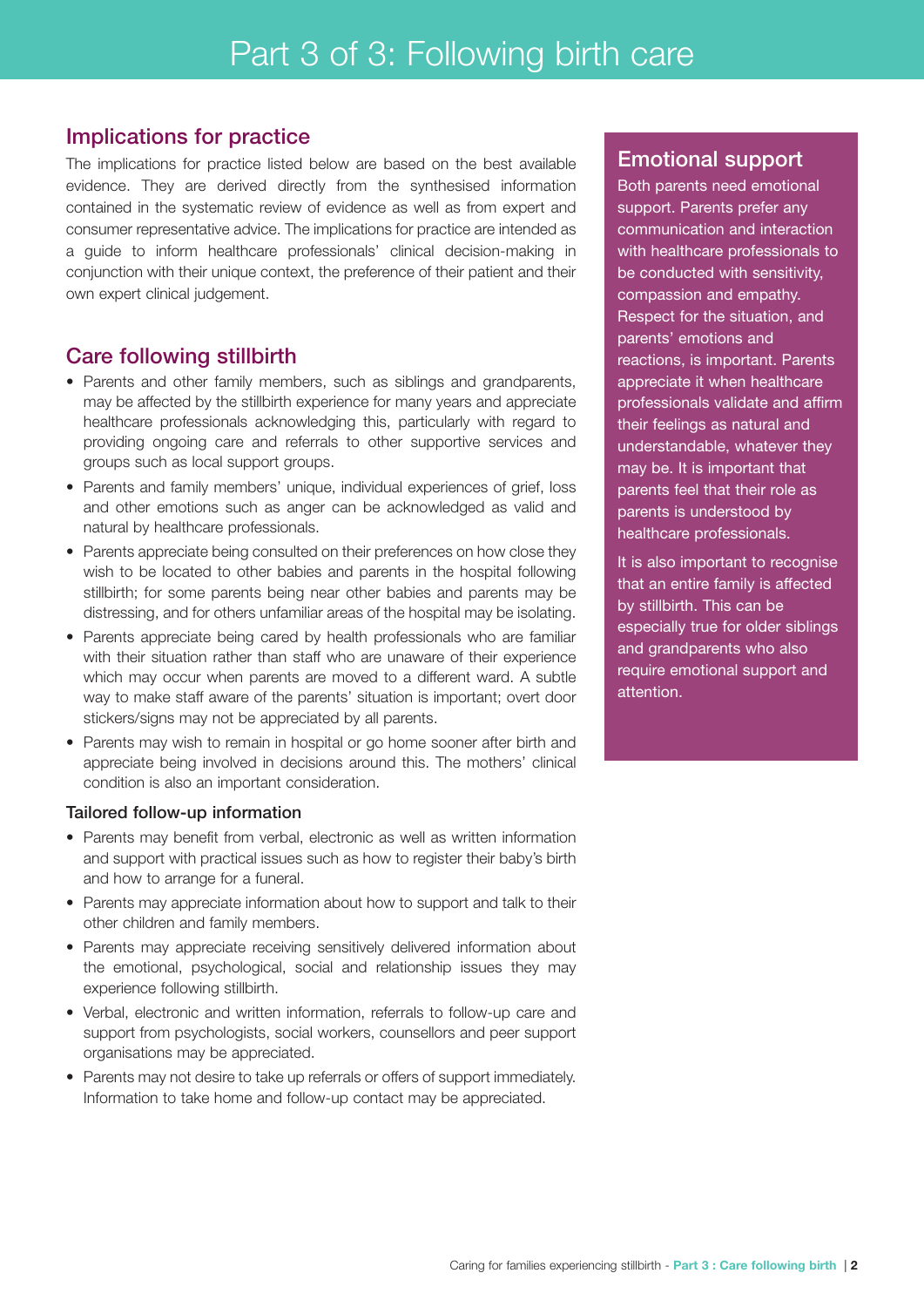- Parents may appreciate being given the option to make follow-up contact with the attending healthcare professionals for further questions and talks about their experience.
- Parents may appreciate clear and respectfully worded verbal, electronic and written information that is specially tailored for parents who have experienced stillbirth regarding any physical issues they may encounter following stillbirth, for example, physical changes, lactation, sex and contraception.
- Parents may appreciate information and guidance regarding recommencing physical activity which may improve self-management of grief following stillbirth.

#### Support and subsequent pregnancies

- Leading up to and during subsequent pregnancies, parents may appreciate the choice to receive care from familiar healthcare professionals who cared for them during the stillbirth experience and know their history.
- During subsequent pregnancy, parents may appreciate care and additional support especially around the time of the stillbirth.

# Implications for practice relevant throughout the stillbirth experience

The implications for practice listed below relate to each phase of the stillbirth experience including beyond the birth and often for many years after the experience of stillbirth.

#### Sensitive, genuine and empathetic care

- Parents who experience stillbirth are often emotionally fragile and appreciate healthcare professionals' empathy and support from the time when they suspect that something is wrong with their pregnancy to thenceforth, even for many years after the immediate experience.
- If possible, parents may appreciate when healthcare professionals give them the option to have friends or family members present to provide support.
- Parents may appreciate it when healthcare professionals engage with them genuinely and provide individualised and personal care.
- Parents may appreciate it when healthcare professionals show emotion and empathy towards their experience.
- Parents experience stillbirth as the death of their baby rather than as a medical event. Over-medicalisation of the event by healthcare professionals may cause unnecessary distress.
- Parents appreciate it when healthcare professionals respect and validate their emotional experience and reactions of being parents of baby that has died shortly before or during birth.

# Information provision

Parents are rarely prepared for the experience of stillbirth and information provision is critical.

Any information – verbal, electronic and written– is appreciated when provided in clear, understandable language and in a step-by-step manner so that parents can prepare and take in the information. Healthcare professionals can take cues from parents, their families and companions to help identify the most appropriate times to provide honest and sensitive information and guidance. Referrals to where parents and families can access additional information of support can also be very helpful.

It is important for parents that they are both provided with information. Failure to provide information to partners can lead to feelings of ostracism, blame and isolation.

Parents appreciate it when they are consulted by healthcare professionals to establish their preferences and desires. Involvement and collaboration in decision making and having time to ask questions are also important for parents.

Upon discharge from hospital, it is important to ensure that parents are provided with information to take home.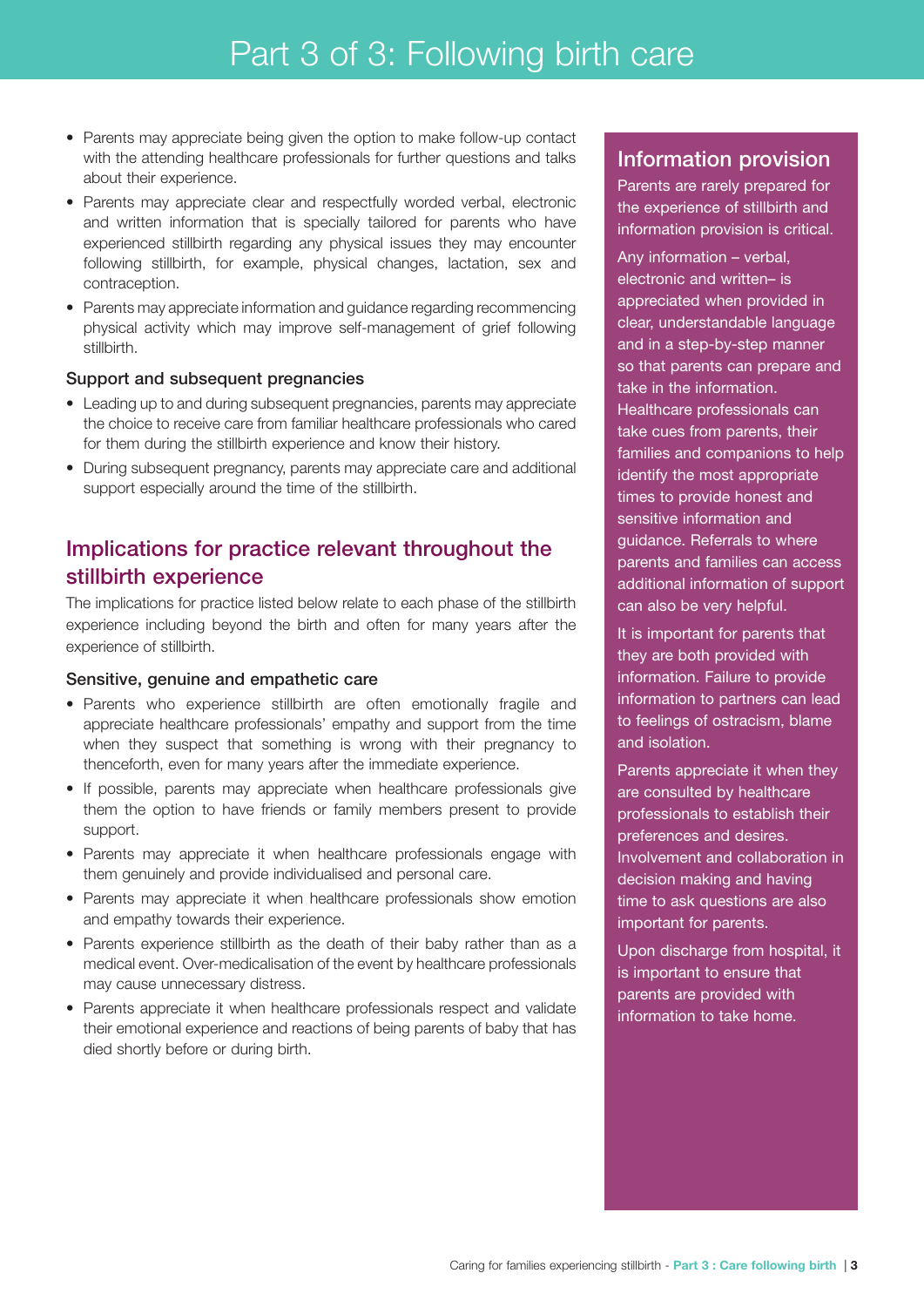#### Information provision and communication

- Parents may be distressed by healthcare professionals who appear disengaged or do not take time to provide information, support and empathetic care.
- Parents should be provided with honest, forthcoming and step-by-step information in advance of each event and procedure.
- Dismissive, blunt, cold or inconsiderately worded communication will distress parents.
- Even small comforting gestures and simple words of sympathy and reassurance can help parents feel supported.
- Parents may wish to understand the cause of their baby's death. Verbal, electronic and written information may be helpful for parents to help them decide whether they would like investigations performed or post-mortem examinations conducted.

#### Support and training for healthcare professionals

• Healthcare professionals who attend to parents of stillborn babies may be better able to provide meaningful and appropriate care if they are provided with training and support to develop their knowledge and skills to perform their role as well as to cope with their own emotional reactions.

# Culturally appropriate care

These implications for practice around culturally appropriate care were derived from the perspectives of a limited number of cultural groups only. With consultation with the expert advisory group,<sup>†</sup> these implications however may be appropriate and relevant for people from diverse cultural backgrounds as well as Aboriginal and Torres Strait Islander people. Healthcare professionals must be aware that there is no 'one size fits all' approach to providing culturally appropriate care.

- Parents appreciate healthcare professionals who acknowledge, are aware and inclusive of spiritual, religious and cultural beliefs that may be different from their own. For example, parents may have particular needs such as speaking to their baby in their own language or performing important cultural, spiritual or religious rituals while in the healthcare setting.
- Some cultural groups have particular beliefs and practices around death which may impact on their preferences for care. Parents appreciate healthcare professionals being aware of and considering these when providing care.
- Parents may have individual preferences for care that do not necessarily match more general preferences of their cultural, spiritual or religious group. Healthcare professionals must ensure that parents' individual preferences are heard and acknowledged rather than assuming they will want the same care as other parents with a similar background.
- Parents appreciate healthcare professionals' assistance to contact their preferred spiritual, religious and/or cultural support and services while in hospital.
- Lack of respect and acknowledgement of parents' cultural heritage and beliefs can result in parents losing trust in the healthcare service.

# **Environment**

Parents may have different preferences for where they would like to be located within the hospital. Some parents may be distressed by being located in the proximity of other parents and their babies and may desire a private room if one is available. Parents may not wish to be located outside the maternity ward, which can be isolating and distressing if staff are unaware of their situation.

Communication between staff on the parents' situation before parents are moved to other areas is likely to be appreciated, avoiding the necessity for parents to repeat their story multiple times to different hospital staff which is often distressing.

Healthcare professionals should be aware that it is important to respect parents' privacy when talking about their situation with other healthcare professionals in public areas of the hospital. This can be especially important in hospitals in small communities.

Parents appreciate being consulted regarding their preferences around where they are located as well as how long they wish to remain in the hospital. It is also necessary to consider the mother's clinical presentation when making decisions regarding the parents' location within the hospital and when discussing hospital discharge arrangements.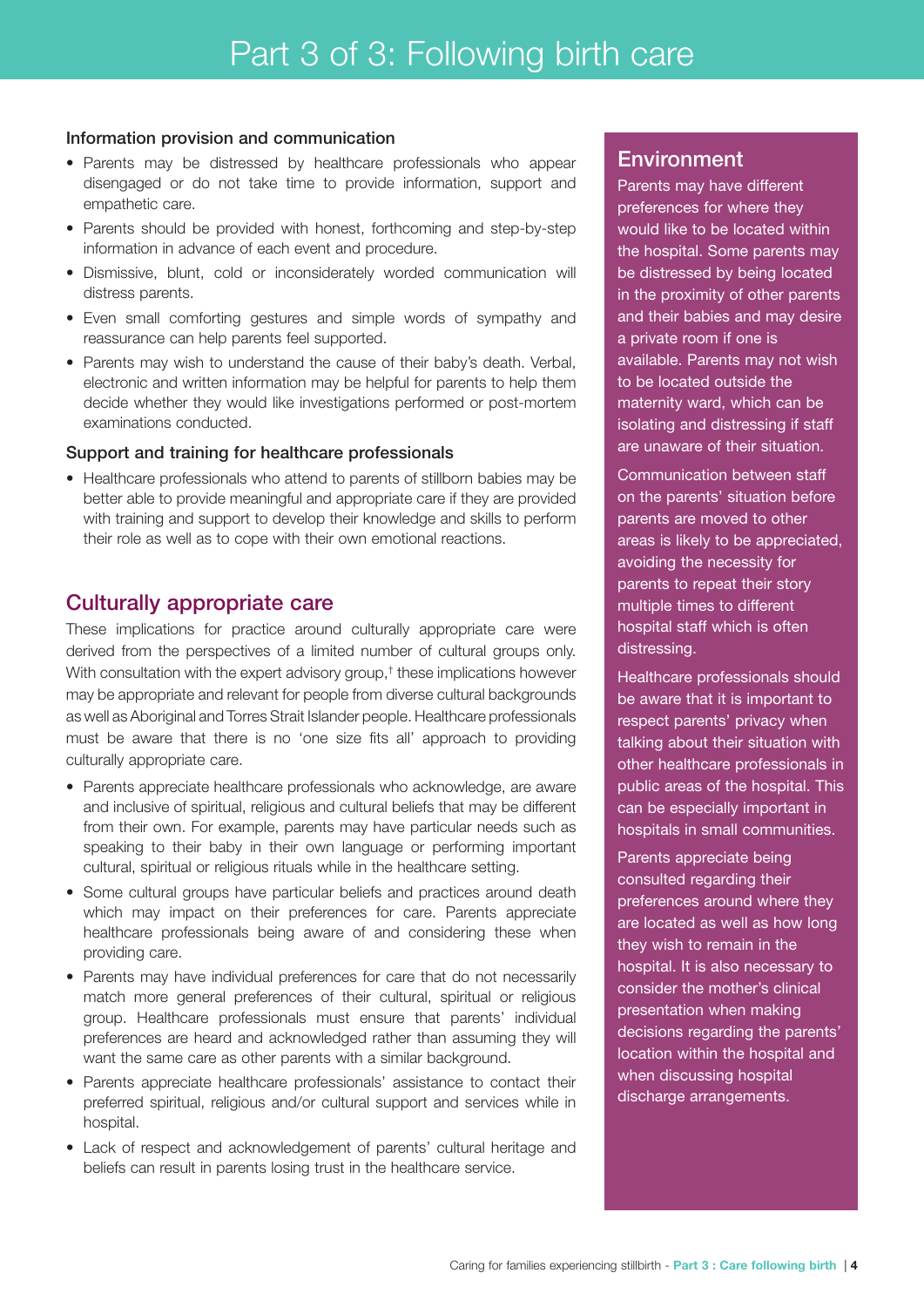- Healthcare professionals attending to parents of stillborn babies may be better able to provide culturally appropriate care if they are provided with training and support to develop their knowledge and skills to acknowledge and understand different cultural groups' needs and preferences for care.
- Aboriginal and Torres Strait Islander people may wish to have family members, elders and/or community leaders there to support them through their experience.
- Healthcare professionals may be able to contact specialist services such as Aboriginal healthcare workers and Aboriginal and Maternal Infant Care (AMIC) workers from outside their local healthcare service and area for information and advice when caring for Aboriginal and Torres Strait Islander people.
- Healthcare professionals attending to Aboriginal and Torres Strait Islander people should be aware of and acknowledge that kinship and family structure is of particular cultural significance. Parents may want family members and/or elders to be there for them to provide support.

For many Aboriginal and Torres Strait Islander people, mothers assign the 'birth order' to their children. Understanding that a stillborn baby may have a particular place in this birth order and for example may be the mothers' 'firstborn' is important.

### **Background**

Beyond the immediate experience of stillbirth, the affected parents require ongoing supportive and sensitive care from healthcare professionals. Parents are often unprepared for the experience of stillbirth and may benefit from information to help them understand how they might be affected by the experience, what to expect and where they can access help and support. Parents who have experienced stillbirth are at risk of detrimental psychosocial effects including grief, depression and self-blame. Parents may also experience culture-related impact following stillbirth, for example in relation to their system of kinship and how they relate to their immediate family. These negative feelings may be mitigated and relieved by healthcare professionals who are trained and prepared to help parents cope with this tragic experience. Conversely, these negative feelings may be compounded or in some cases inadvertently caused by healthcare professionals with whom parents may interact following stillbirth. In some cases, healthcare professionals who provide care for these parents may not be adequately prepared or trained to provide the appropriate supportive and sensitive care required. Furthermore, healthcare professionals may themselves be emotionally affected by stillbirth and this can influence their interaction with parents.

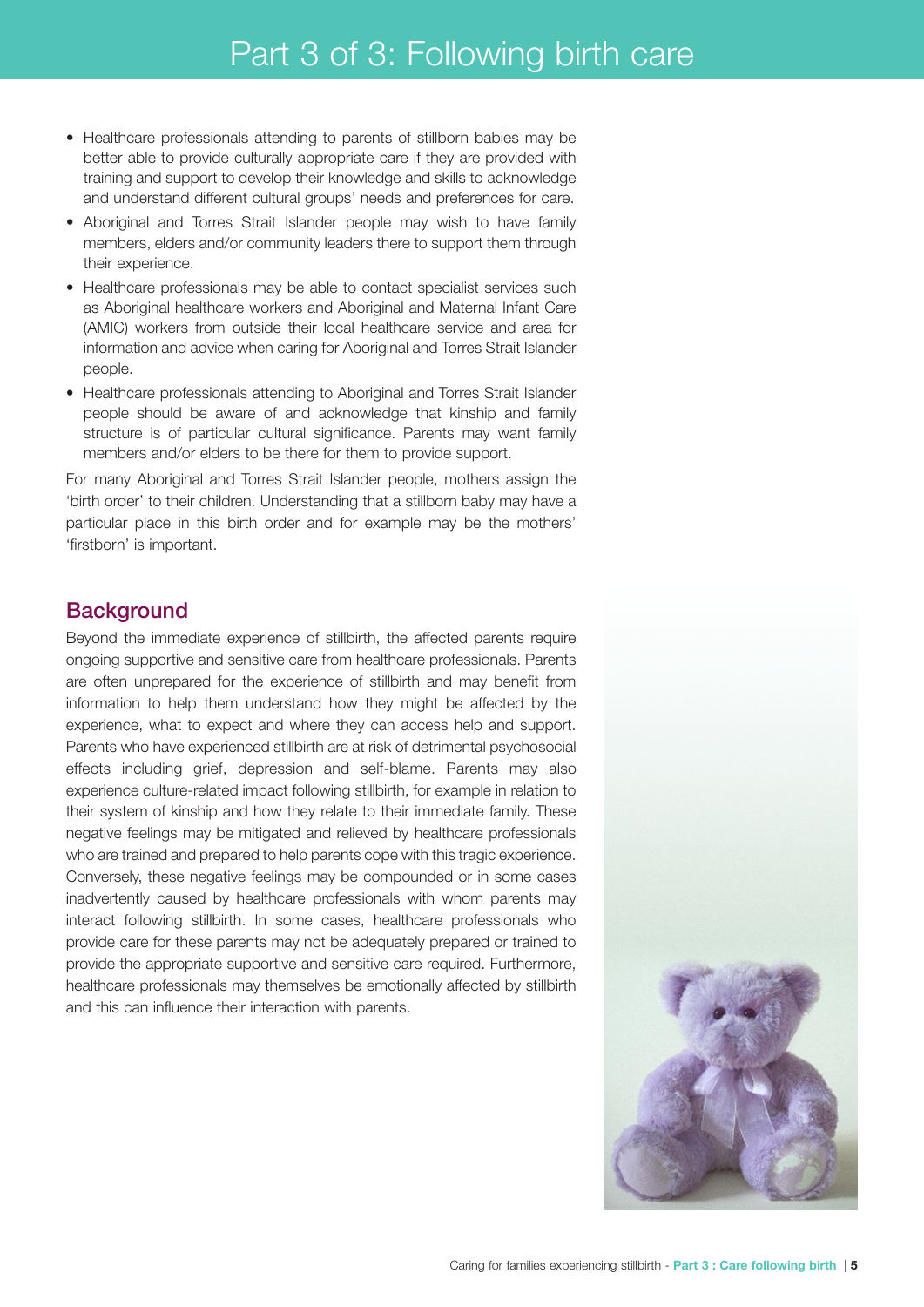# Information source

For the purposes of the review stillbirth was defined as the death of a baby *in utero* at any time from 20 weeks until immediately before birth. Studies that considered neonatal death, perinatal death (before or after birth), miscarriage, termination of pregnancy for non-medical reasons or pregnancy loss prior to 20 weeks were excluded. It is important to note that any medical definition of stillbirth is unlikely to be meaningful to parents'. As such, parents whose loss of a baby before birth does not align specifically with this period should be treated with the same sensitivity and care.

Twenty-two qualitative studies included in the systematic review examined descriptions of the experiences and accounts of parents with the care they received aimed at improving their psychological wellbeing following stillbirth.1 This phenomenon was investigated from the time of diagnosis and forwards until many years after the tragic event.

The majority of included studies reported both upon experiences of care from healthcare professionals who were felt to be positive and supportive as well those that were perceived to be negative and distressing.

### Development of evidence-based guidance

A series of three documents has been developed to assist healthcare professionals to provide supportive and meaningful care for the parents of stillborn babies. The first document pertains to the time preceding birth from just prior to diagnosis on until induction. The second document relates to the period immediately following birth and the third document contains implications for practice relating to ongoing care and follow-up beyond the immediate experience of stillbirth.

The implications for practice contained within these documents have been developed from the evidence presented in the systematic review and directly based upon its synthesised findings (Level 1 evidence – Meaningfulness,<sup>±</sup> as well as the input of an expert advisory group.† The review protocol and systematic review report have been subjected to a rigorous internal and external review process. Where limited or no evidence was identified in the systematic review, the authors and the expert advisory group developed consensus statements to inform practice.